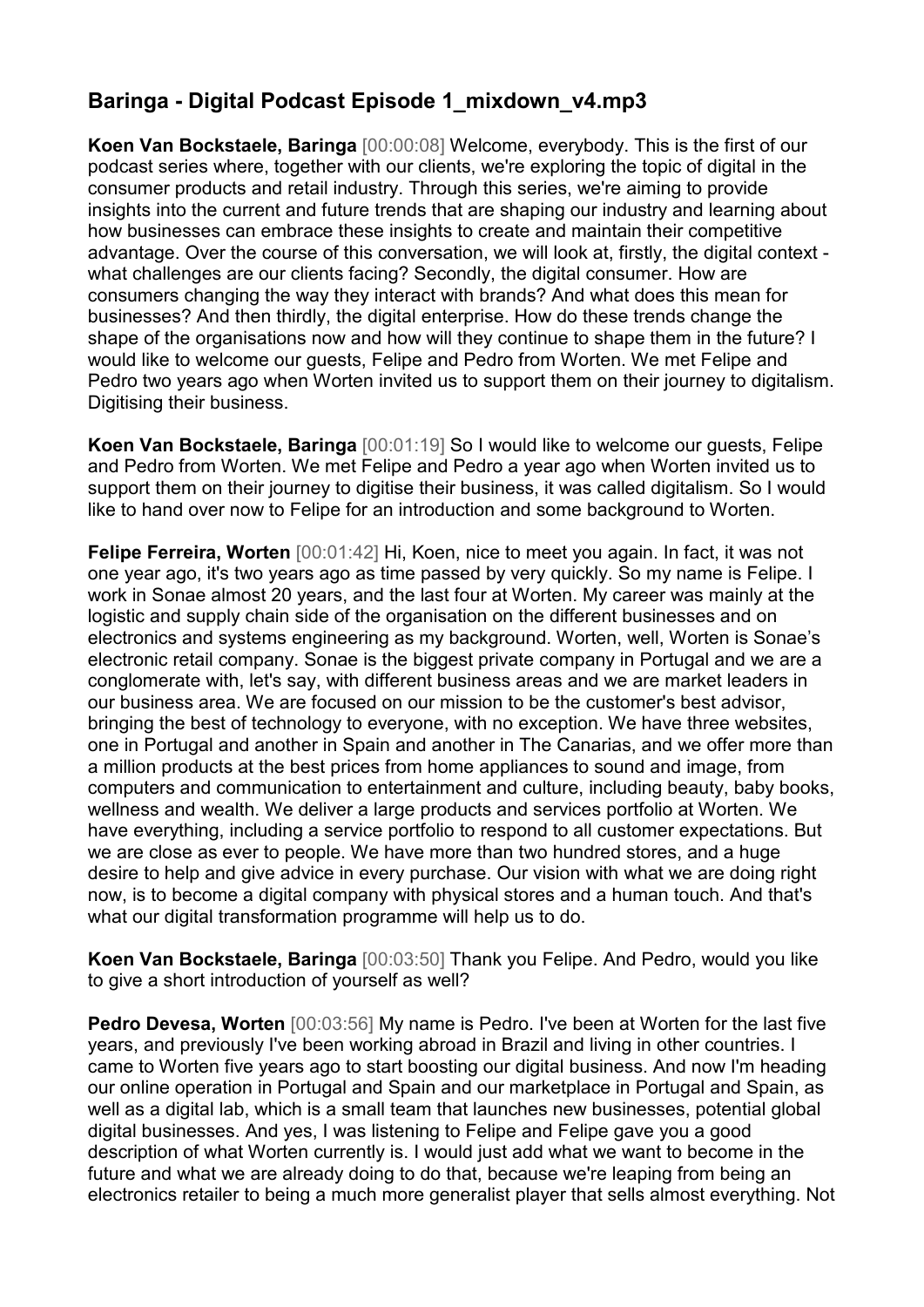only do we want to sell fridges and cell phones, but we want to sell pet care and we want to sell baby and toys and a number of different categories. This is part of our ambition with our marketplace effort, and I believe that this is going to be a huge step in our strategy to achieve our vision.

**Koen Van Bockstaele, Baringa** [00:05:42] Thank you, Pedro. So you mentioned before becoming a digital business with physical stores and a human touch. What are some of the biggest challenges that you and your industry, the current industry, as well as the industry that you want to move into that digital is solving for you?

**Pedro Devesa, Worten** [00:06:04] Well, digital, we have a large number of huge challenges in our industry, and not only our competitive landscape is changing a lot and with everything that it's related to, E-commerce being sold from other countries, but I would outline that maybe, customer interaction is a strong challenge where digital is helping us a lot because digital, the digital context, brings a lot of customer data and we know much more about our customers in the digital context. And if we are able to use this information wisely, I believe that we can understand our customers better and their needs and become much more relevant in the way that we interact. We will be able to understand when to interact with our customers, how to interact with them, what to offer, while helping our business to grow in a sustainable way. I can give you an example, we used to send newsletters randomly to everyone in our customer database, well we're changing that to do a much more personalised interaction with customers. So I think that digital, all the digital levers here can help us develop much better customer interactions and be more relevant to our customers. On the other hand, I would say that digital is also helping us to bridge the offline world with the online world. With omnichannel being our number one strategy for our customers. Of course, this is easier said than done. It's very hard to be a very good omnichannel player. But, digital has been helping us in achieving this vision. For instance, our strategies in what we do in digital marketing have been focused not only to bring customers to our website, but also to lead customers to the physical stores. And digital has also helped us to understand much better the full customer journey of our customers, because we know that customers, nowadays, they start to research a lot online and some of them end up buying online, but a huge portion of customers end up buying offline. So being able to track the cell phone and to understand who has been in our stores and do this match between this customer has been in our website, he was targeted by this promotion or by this ad, then he came to the website and then he went to a store, which store? And what did he end up buying in the store? This has a huge value for us regarding the way that we understand customers and in the way that we invest and we deliver our strategies to better serve our customers. So I am thinking about your question on challenges, that digital is also helping us. I would also add all the digital tools that, internally, we've been developing and Felipe has been playing a critical role on this, in understanding that there are new ways of working with new digital tools that have been empowering employees to be more agile and to work remotely. Of course, this has had tremendous value in the last year where we faced a pandemic situation. But fortunately, we were totally able to keep working smoothly in the next day that everyone was at their homes. Things didn't stop at all. And we could keep delivering our business. And I would say that the digital world has played a huge role in this as well.

**Koen Van Bockstaele, Baringa** [00:11:34] And so you talk here about how the business was digitally ready to deal with the Covid pandemic. Has Covid also changed the forces in the industry and how Worten needed to respond to that?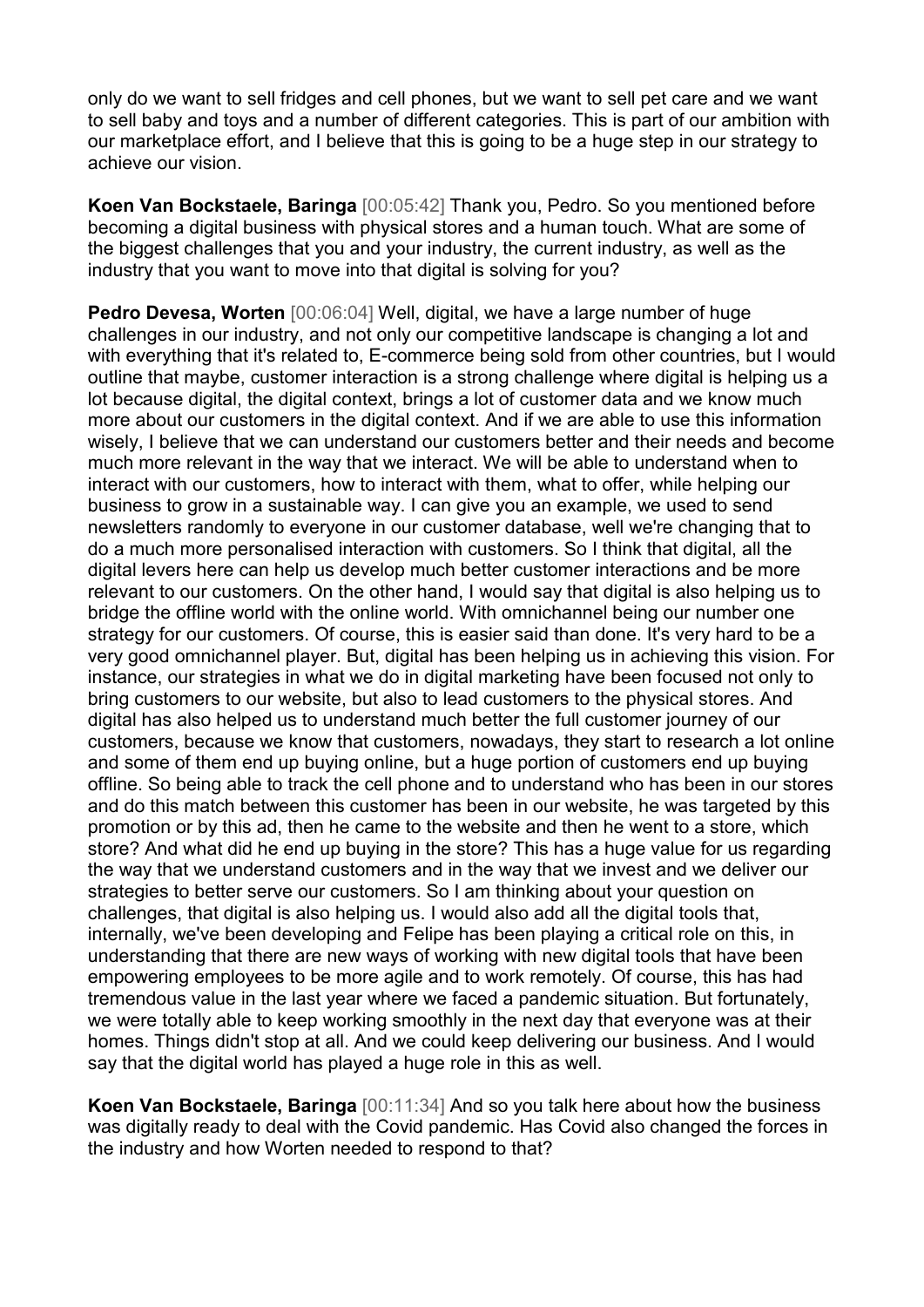**Pedro Devesa, Worten** [00:11:53] Yes, Covid has brought a large number of new customers to the e-commerce, and we knew right away that it would be a critical moment. To deliver a good experience, a strong experience for all these new customers that probably in the past, they were a bit skeptical about buying online. And suddenly we had all these new customers and we knew that we did our best efforts to meet their expectations. Since we had been doing in the last three to four years, a strong investment in our e-commerce and our website, in our marketplace, in our digital channels, we were able to capture all the value and the effort that we had done in the past years. So suddenly there was prize money that we collected, but I believe that was mostly because of what we had been doing in the last three years, and that was very satisfying because we saw our efforts recognised and we saw that our choices that we have made in the past of investing digitally, were now paying off and we, we in Portugal, for instance, our gap from our competitors has increased a lot and we can see that in all the traffic that we have, if we were market leaders in traffic now, we more than doubled that gap. So I think that that was the way that Covid impacted us.

**Koen Van Bockstaele, Baringa** [00:14:07] Well, congratulations on that success. In terms of how digital has been helping you meet the needs of the customers, could you tell us a bit more about the work that you asked us to help you with? Like, what was the reason behind the digital vision?

**Felipe Ferreira, Worten** [00:14:30] Well, Koen, it's interesting that question coming from you, because you were with us since the very beginning and digital for us is *the* way to meet the customer needs. And one of the things we will learn from you is that any kind of digital transformation would start on the customer side. So we need to design the company from front to back. The customer is important. We think about their experience with us. Where are the pain points where we can surprise them? And one of the things you introduced to us, that was very important in our process, was the key moment approach. So trying to describe it very briefly, what we've done together with you and guided by you was, let's look at the different journeys, customer journeys, that we have in Worten. And let's see, where are the pains? Where are the customers saying to us, you are not doing very well, this part of the journey. Or, where are the parts of the journey, where we can astonish them? We can surprise them. So like creating love moments. So we worked with you, you helped us to listen to the calls at our contact centre, look at the complaints, the interactions, and we came up with almost 20 key moments that we divided between pain points and love moments and then also ranked them. So, because all of them are different in importance, we rank them based on their importance to customer impact, importance for the finances of the company, and also the difficulty to implement them. And then we selected to start with two of them. In our case, we selected the orders and the repairs, two critical moments we have in our journey with our customers. And we used these two key moments to start to redesign, as you told us, from front to back, how the company should think about the customer mind, what should be the experience? So we started to really dig to redesign them. And it was a fantastic experience. And since the very beginning, we also tried to think in a digital way, not to address the customer problem, let's say, in the traditional way, changing some process or changing the way we write down things on paper. No. How, for instance, if the customer calls us to know where his order is, why not, let's say, expand the track and trace tool we have? At that moment we only had that on the online part of the company. Why not bring this self-service to all customers? And we did that. So this is an example of how digital is so good to meet the real customer needs.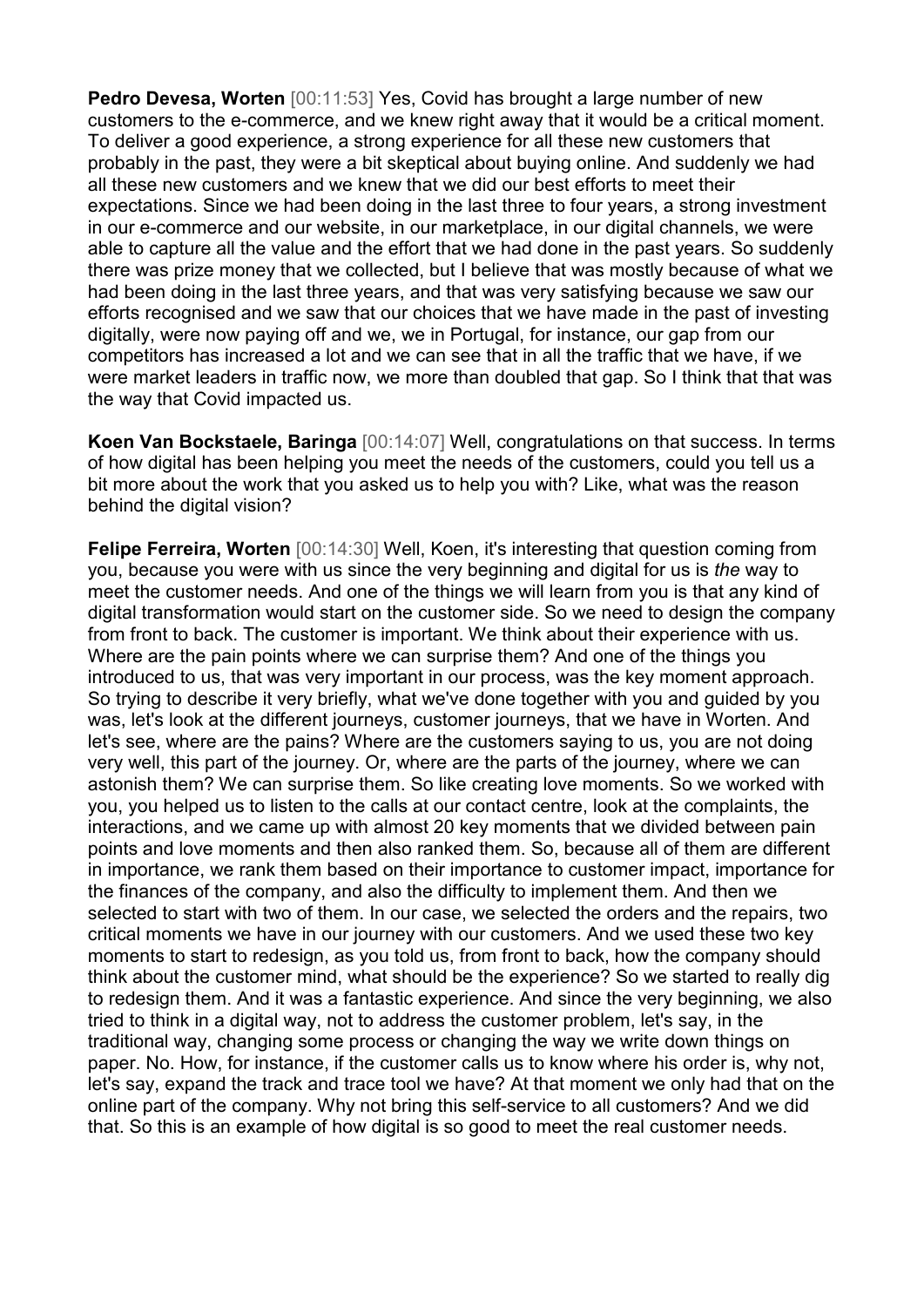**Koen Van Bockstaele, Baringa** [00:18:20] And what has the response, so of those first key moments and I guess the other ones that you have since implemented, what has the response been from the customers?

**Felipe Ferreira, Worten** [00:18:36] Response was amazing. So on the two first key moments, we almost dropped by three quarters, the complaints we had about those moments. We dropped less than 40 percent of the calls at our contact centre. We saw our NPS increase throughout the period. But the main gain we had as a company was the shift on the mindset, because we started to think by the customer's mindset, what really pains them. It used to have in the company before that somebody has always an opinion about how the customer feels or how the customers react. And they changed this mindset to really listen to them, to go to the store, to listen to the calls, trying to understand what causes the pain. And when you do that and you do the experiment and then you listen again, you'll see that the customer starts to stop to complain about those things. Of course, other issues come out, but you are in a lower level of noise and this is fantastic and the company loves that way of approaching it. It's like I really realised, and Pedro is here on the podcast, he can also confirm that we felt the power of the customer to addressing his needs as internally in the company. For us, this is the real impact.

**Koen Van Bockstaele, Baringa** [00:20:31] Brilliant, so just going a bit deeper in that. So the digitalism, the consumer led key moments approach, driving then also the internal transformation to be able to deliver those digital delight moments. So how has that transformation taken shape in Worten?

**Felipe Ferreira, Worten** [00:20:59] Well, as we said in the beginning, this started two years ago and we had Covid in the middle. So, it's been an amazing process because we started with the key moments and with Covid, we, let's say, created the second generation wave after the first two key moments, because we use this way of working in other things we are doing. And one example I can give you, is when Covid appeared. When Covid appeared, suddenly, you changed the let's say, the status quo. Your proposition, your customer proposition has had to change because suddenly the country went in to lockdown. Fortunately, we have our stores allowed to be open, but nobody in the streets, let's say the traffic dropped a lot. And we used the key moment, let's say, mindset, to rapidly gather, let's say, people in the company from four areas, from online, from customer marketing services, stock, supply chain. We put everybody on board to thinking how the customer is behaving today. How can we as a company be socially responsible to, let's say, bring the products or services the customer needs in this new situation? And we used everything we learnt from the key moments one year ago. OK, he cannot come to the store to pay, or to visit us, or to ask us. So let's open the telephones of the store so the customer can contact directly to the store and he can now know which store has the product. So we work together with the online. So let's put the stock's availability that we, the customer, would access through the digital. Fortunately, as Pedro said, we are investing in that. So the online was almost ready to have this stock availability on our site. We just only need to speed up, let's say, to have these in that moment so the customer could see on our site the product he wants, which store has the stock. Then he calls the store by phone, which was not done previously, then the salesperson could help that customer to find the product. Then we introduced remote payment that we didn't have by that time, so the customer could pay on their mobile for the product remotely and then how to deliver the product to the customer. And we created two systems. One was we made an arrangement with taxicabs from the region, to take the product to the customer's home or we implemented driving areas and we opened like a WhatsApp number so that the customer could call when we arrived at the store area and we drop on that car on the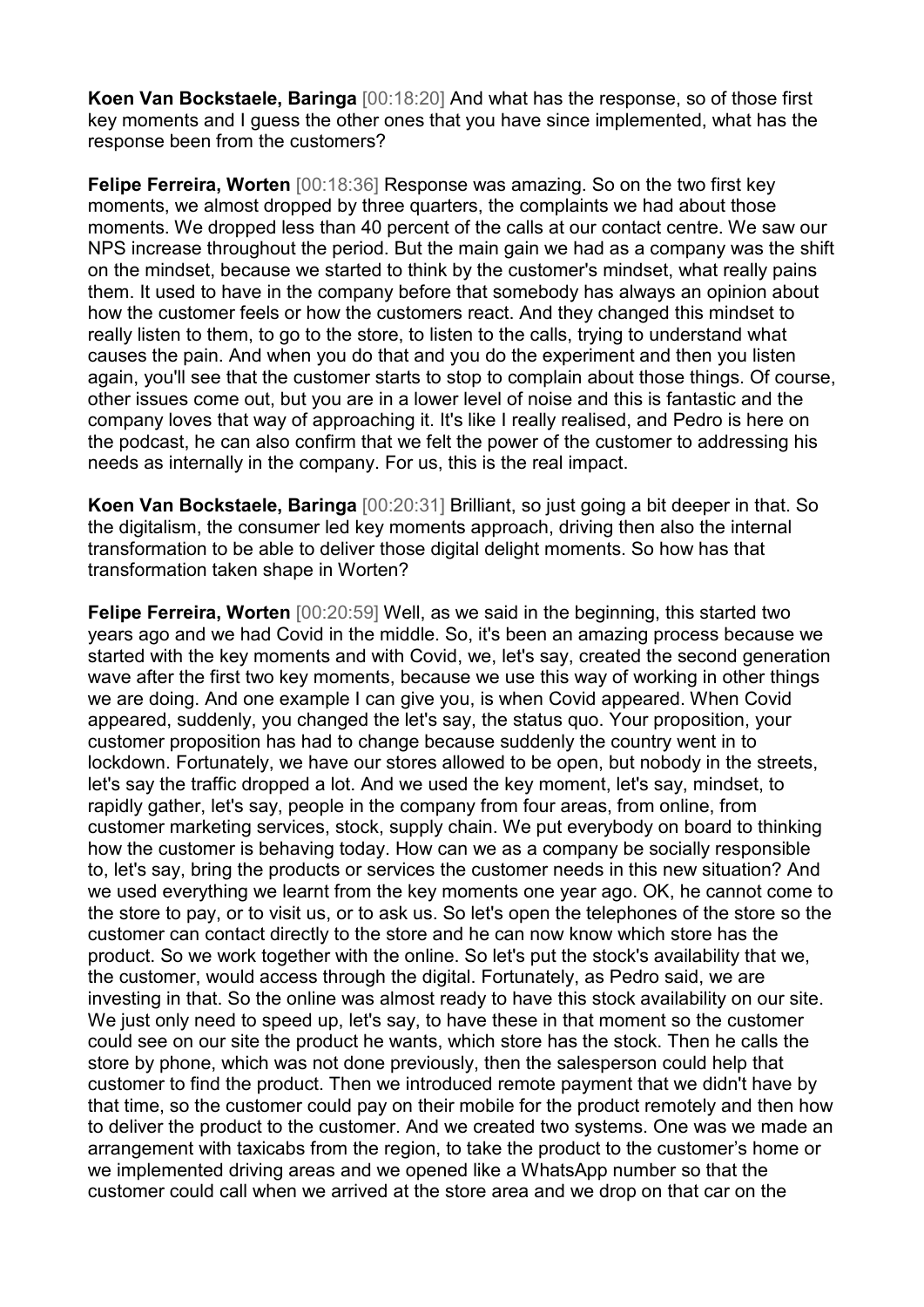driving area at that moment. So, we used all we learnt on the key moments methodology, thinking in the customer side, putting together a lot of people from different departments, thinking how to address that. No validation from top management. The group work together. We were very quick to implement. And then we got the price from the customer because nobody from our competition did that. We did that on two weeks and a half to implement it since the very beginning. And it was a huge success. So I don't have any better example of how this new way of working was so profound implemented in the company.

**Koen Van Bockstaele, Baringa** [00:25:44] And how do you see your organisation embracing this more agile and powered way of working, how has the organisation changed to sustain this and to create a legacy of this digitalism?

**Felipe Ferreira, Worten** [00:26:05] Well, to be honest, I'm very lucky to be in Worten, because everybody in Worten wants this way of working. So I don't need to push too much, the responsibility of my department is just to enable this to flourish in all departments. And what we are seeing is that this is becoming to be part of the culture of the company because everybody sees this is so impactful that everybody wants to be part of the transformation. Everybody wants to be part of the journey because it pays off because the customer is telling us that we are increasing our sales. We had the best years we ever had. We have increased our NPS and we have a real motivation inside the company to do that. And together with that, we had the culture shift in mindset. We are also doing a lot of effort in our system architecture that we are also upgrading at the same time. And we are doing that with this mindset. We are not changing only the I.T. tool, we are redesigning the process that the legacy of the I.T. tools were designed before. So it's a huge challenge, but it's also a huge opportunity, and the company is loving to do that. So I truly believe that we will have a different company than what we are already having, but when we finish, let's say, these first two or three years of our transformation programme, the company will be very different.

**Koen Van Bockstaele, Baringa** [00:28:08] That's great. And what do you see as the future, then, of digitalism for Worten? Just to build a bit further on that.

**Felipe Ferreira, Worten** [00:28:19] I think digitalism will be a significant part of the culture of the company. We truly believe that, and my objective as the leader of this area is that I won't be needed anymore. So this is intrinsic in everybody's minds. That's the way I prepare my people. Of course, we will always have challenges. But, let's say, the main aspects of the, let's say, new ways of working, new ways of thinking, will be part of our new legacy of the company, the culture, the way we behave, and we are in a very good shape to achieve that.

**Koen Van Bockstaele, Baringa** [00:29:16] Thank you. And in terms of further changes in the industry and the new sectors that you're going into, what changes do you see there, and how do you think that will impact Worten over the next three to five years?

**Pedro Devesa, Worten** [00:29:33] This is a very hard question that I get all the time. What kind of changes and trends will we see? And what I see is that things change very rapidly in this industry and in the digital world and altogether as a company with digitalism and with all the focus that we must have on our customer behaviour, I would say that probably, well, there are two things that will keep increasing its relevance. The first one is all the personalisation that, we as a company will have to deliver to our customers to be relevant for them in the digital context. The customers have a lot of interactions, they receive a lot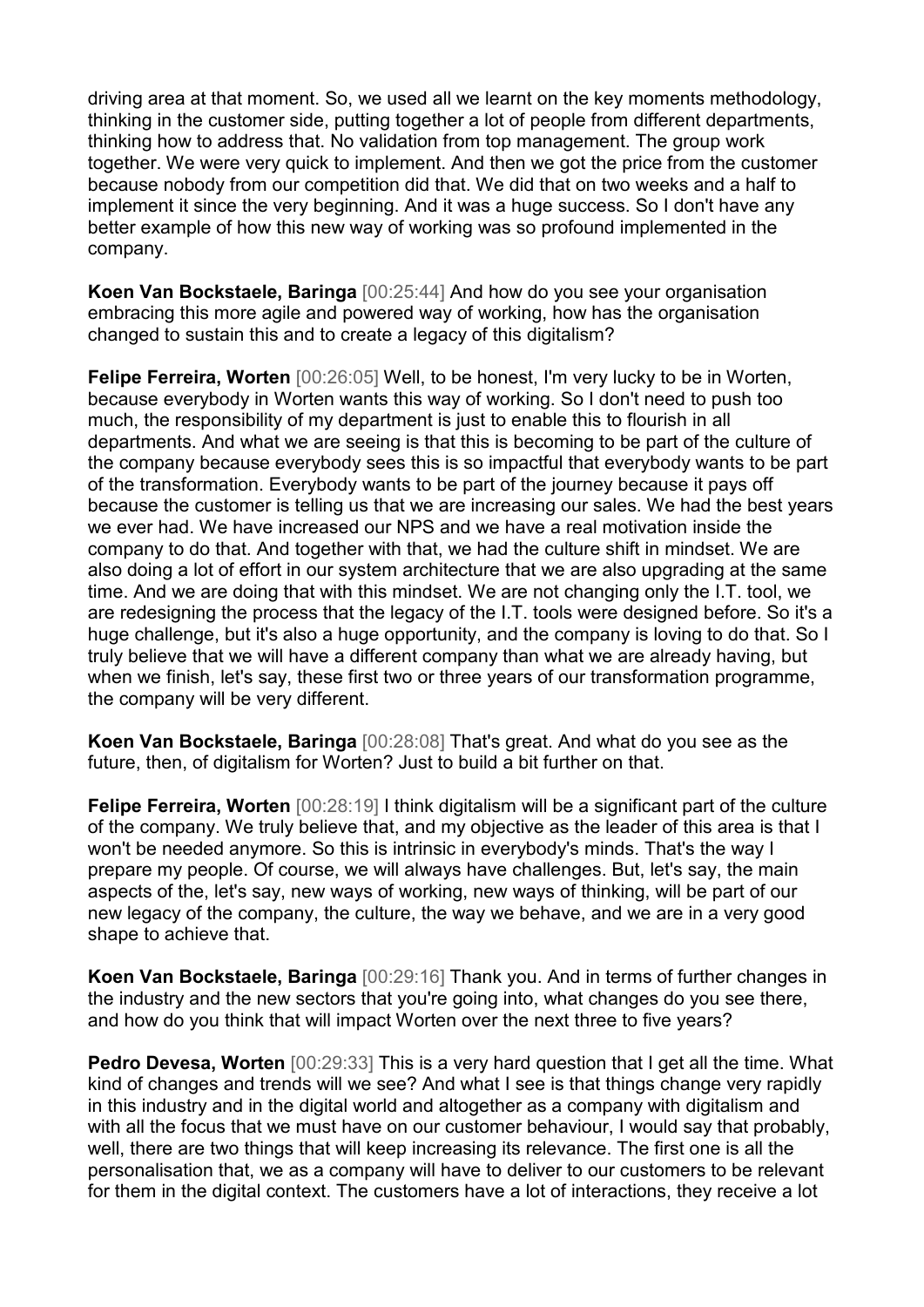of e-mails, they receive a lot of messages, WhatsApp. They have a large number of videos and photos to see. So being relevant is very, very important for the future. And the way to do that is through personalisation. Another thing is, is how I believe mobile will keep increasing its weight in not only the ecommerce and the transactional moment itself, but in how in this role within the customer journey, the role to discover things, the role to understand what kind of services and products are available, where are they and so on and so forth. Thinking more on the e-commerce landscape, I would say that last mile deliveries are already becoming very, very important. And who wants to be online and sell online, interact online, will have to ensure that they have faster deliveries for their customers. And, maybe new ways for customers to search for products and services, not only by text, but by voice and image. I think that there's going to be new ways for customers to discover things in the digital context. Of course, there is already devices for voice and some image recognition technology, but I believe that strong use cases for businesses to capture that value are still to be made in the future and, being here in Portugal and working in the Spanish market as well, I believe that the digital single market in Europe will also play a critical role for players that are in this digital arena in a way that a small company in a very small country like Portugal will not only have a market of 10 million people, but a much larger market available to sell its product or service. I think I'm a strong believer that companies and the people that are running companies will start to see a dramatic change in the addressable market that they have at their disposal. I would envision these kind of trends. Yes.

**Felipe Ferreira, Worten** [00:34:11] Koen, if you don't mind, I would like to add one aspect to what Pedro said about your question. Of course, the company has a strategy, as Pedro said, we believe these will be the trends, but, as you saw from last year, the volatility of what will happen is huge and is increasing and accelerating. So, the best thing we can do for the company is to prepare it to really be agile in the best sense of the word. And not only on the I.T side, but all of the company. And we are strongly working on that to increase the agility of the company. So if we seize the new opportunities, we saw last year on our previous strategic exercise, we can go and gather that and capture that. Or, if we have some kind of threat, we can defend against that. So, everything we are doing internally is to prepare the company to be agile. And we are working on the two main enablers, the I.T side, so this won't be a blocker, it's very scalable and modular. And also from the people side, the cultural side, as I described to you, what we are doing in digitalism with the mindset and the decision process and putting the customer always first. So these two enablers are critical so all the company will be very agile. And then, no matter what will be the trend, we are ready for it. This is the main message I also want to leave here today.

**Koen Van Bockstaele, Baringa** [00:36:10] Thank you very much, Felipe and Pedro. It's been absolutely great to have you here with us sharing the digitalism story and the amazing success that you as a business have had, even through these difficult times, and I really wish you all the best in the next phases of your exciting journey.

**Pedro Devesa, Worten** [00:36:36] Well, thank you, Koen, it was a pleasure.

**Felipe Ferreira, Worten** [00:36:38] Thanks a lot Koen, and you know that you are more than a partner, you are really a friend that wants to understand our needs and help us. So if you come to Portugal, please give a call.

**Koen Van Bockstaele, Baringa** [00:36:52] I will definitely, will definitely do that. Will definitely do that. Yes.